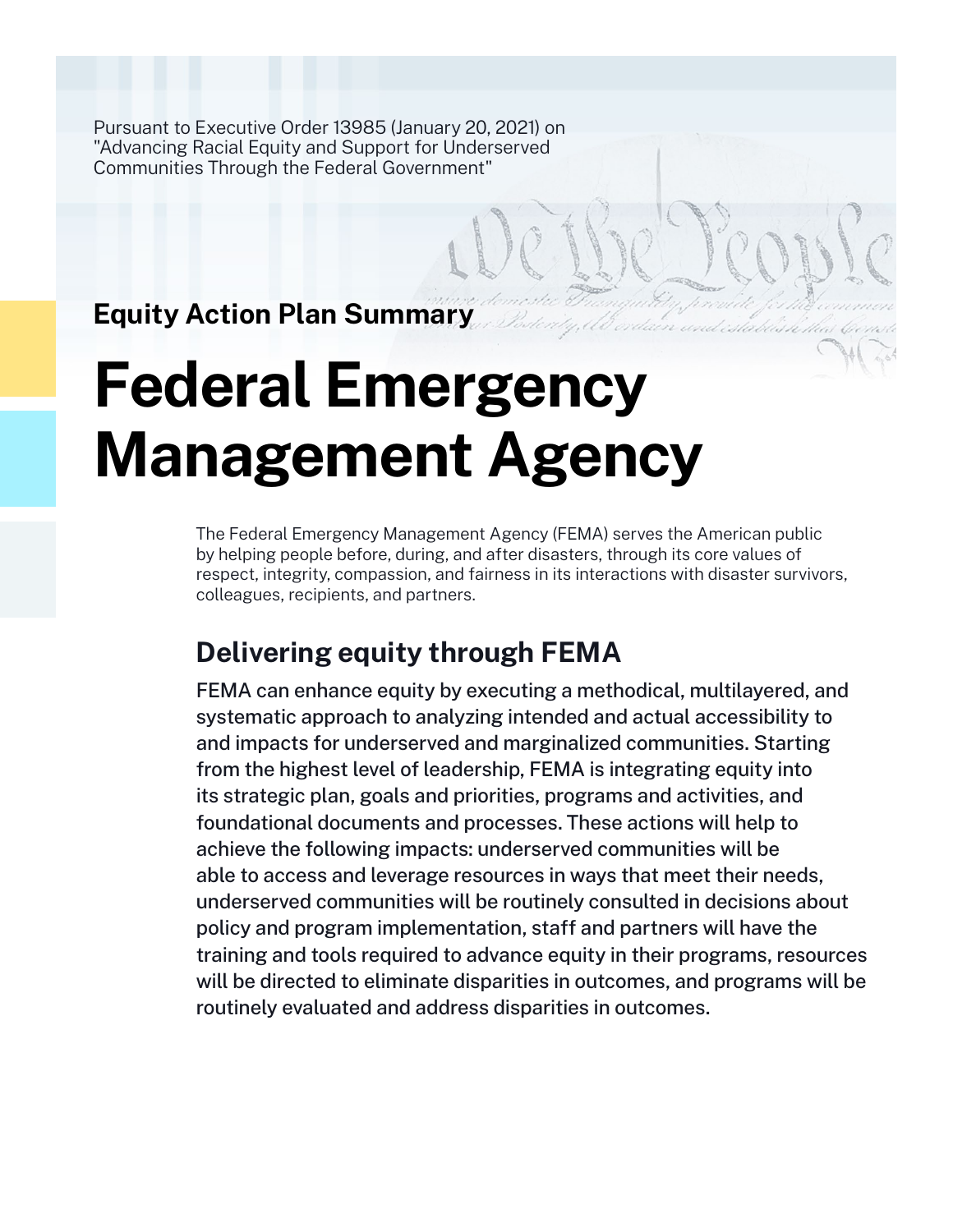# **Promote the participation of all small businesses in FEMA contracts through outreach, engagement, and reducing the complexity of procurement requirements**

The Office of the Chief Component Procurement Officer (OCCPO) will promote the participation of all small businesses in contracts, develop information to ensure small businesses compete for and receive a fair share of expenditures, participate and host vendor educational sessions, increase public engagement and outreach efforts, and work closely with the program office to break down the complexity of procurement requirements. OCCPO will continue to build on the outreach growth last year, including events with its Procurement Technical Assistance Centers and the Minority Business Development Agency Business Centers.

# **Expand public assistance to prioritize the needs of high risk, under-resourced communities**

Impacts of COVID-19 on underserved and marginalized communities have been particularly devastating. In response, FEMA's Public Assistance (PA) Program recognizes the important role it plays in coordinating pandemic response and recovery that prioritizes the needs of high risk, underresourced communities. New policies, regulations, guidance documents, communications materials, and an improved website are necessary to advance equity and improve the accessibility of PA programs. FEMA will work to magnify the impact of its existing review and technical assistance capacity through the creation and distribution of webinars, job aids, and other guidance documents to ensure response and recovery efforts are conducted in an equitable manner by redeveloping the way it collects, documents, and processes information from applicants to be less burdensome, and by increasing capacity to provide more actionable technical assistance to all. Recognizing that the vaccine mission is one of the most important life-saving efforts in our nation right now, FEMA applicants are also improving resources to ensure an equitable pandemic response and are demonstrating how equity was considered a part of the vaccine administration strategy. The reporting requirements for applicants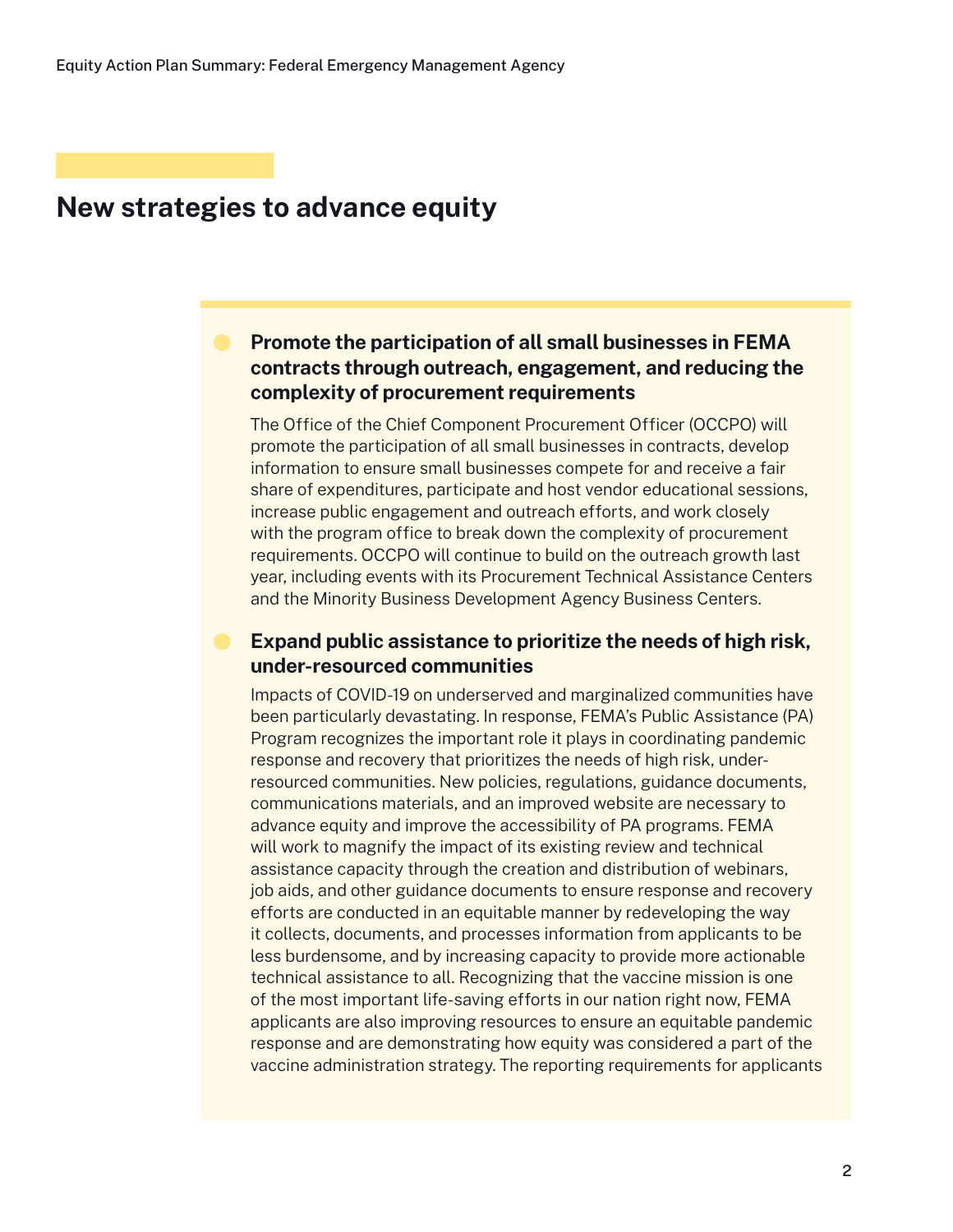on equitable vaccine administration are an opportunity to consider equity in other response and recovery activities.

#### **Promote equitable outcomes for disaster survivors**

Disasters have a disproportionate impact on lower income persons, families, and communities that are under-resourced, underserved, and underrepresented. FEMA's Individual Assistance (IA) Program has a commitment to excellence in public service and dedication to creating equitable long-term disaster recovery outcomes. IA must build more equitable outcomes, reduce administrative burdens, increase eligibility for underserved and vulnerable applicants, increase access, and improve external messaging. To address this challenge, IA will improve external messaging for individuals who apply for disaster assistance, expand methods of ownership and occupancy verification for homeowners and renters to increase the potential eligibility for assistance, expand financial assistance funding, and enhance access by improving outreach and case processing for underserved and vulnerable populations.

#### **Build the resilience of nonprofit organizations**

Some nonprofit organizations have elevated risk of a terrorist attack based on their ideology, beliefs, and/or mission. FEMA's Non-Profit Security Grant Program provides for physical security enhancements and other security-related activities for these organizations. FEMA is reviewing NSGP's current structure to identify and reduce or remove barriers to participation from organizations in or serving underserved communities and to promote equitable processes and outcomes. Specifically, FEMA will identify opportunities to diversify the populations of applicants; address barriers to program participation, including application, eligibility, and qualification requirements; conduct a thorough review of the evaluation criteria used at the state and federal levels; and review other FEMA-managed grant programs for practices on advancing equity goals.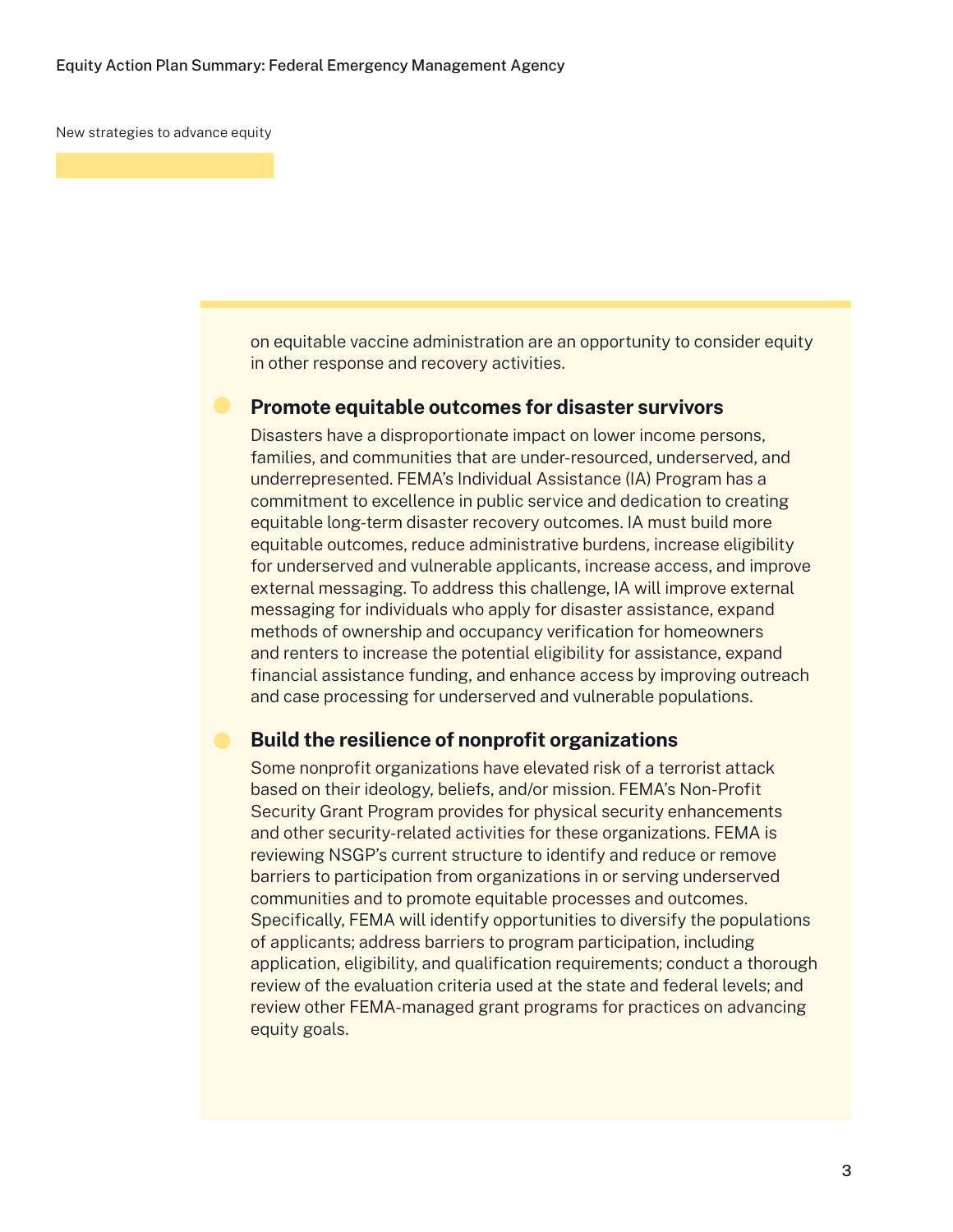## **Support at-risk communities to plan for and mitigate hazards**

With the increasing severity and frequency of disasters and their disproportionate impact on underserved communities, it is essential to identify mitigation opportunities to help build capability and capacity to address the impacts of climate change. FEMA's Hazard Mitigation Assistance Programs provide funding before, during, and after disasters and fund risk reduction projects to state, local, tribal, and territorial governments, and provide a tremendous opportunity to address mitigation and resilience needs. To build capability and capacity, FEMA plans to pilot programs as part of the Justice40 Initiative, coordinate with other federal agencies and across FEMA programs to use data to identify mitigation activities that have broader and more far-reaching impacts, ensure plans focus on advancing equity and incorporate climate change considerations, and develop more accessible and targeted outreach methods to reach underserved communities.

## **Close the flood insurance gap and increase the financial resilience of flood-prone, low-income households**

Several million low-income households are in high flood risk special flood hazard areas (SFHA). Flood insurance is statutorily required to be rated based on risk – its price is not based on a policyholder's ability to pay. This leaves an insurance gap for some households. FEMA's National Flood Insurance Program can close the insurance gap and increase financial resilience for flood-prone, low-income households. To do this, FEMA will advance a targeted, means-tested flood insurance assistance proposal and outreach effort, analyze publicly available datasets, strengthen external advocacy, and address flood insurance affordability challenges.

#### **Invest in resources to help advance civil rights**

Advancing equity rests on the presumption of equal opportunities and protection under the law. As noted in the Executive Order, Government programs are designed to serve all eligible individuals. To meet this objective and to enhance compliance with existing civil rights laws, agencies were obligated to address the operational status and level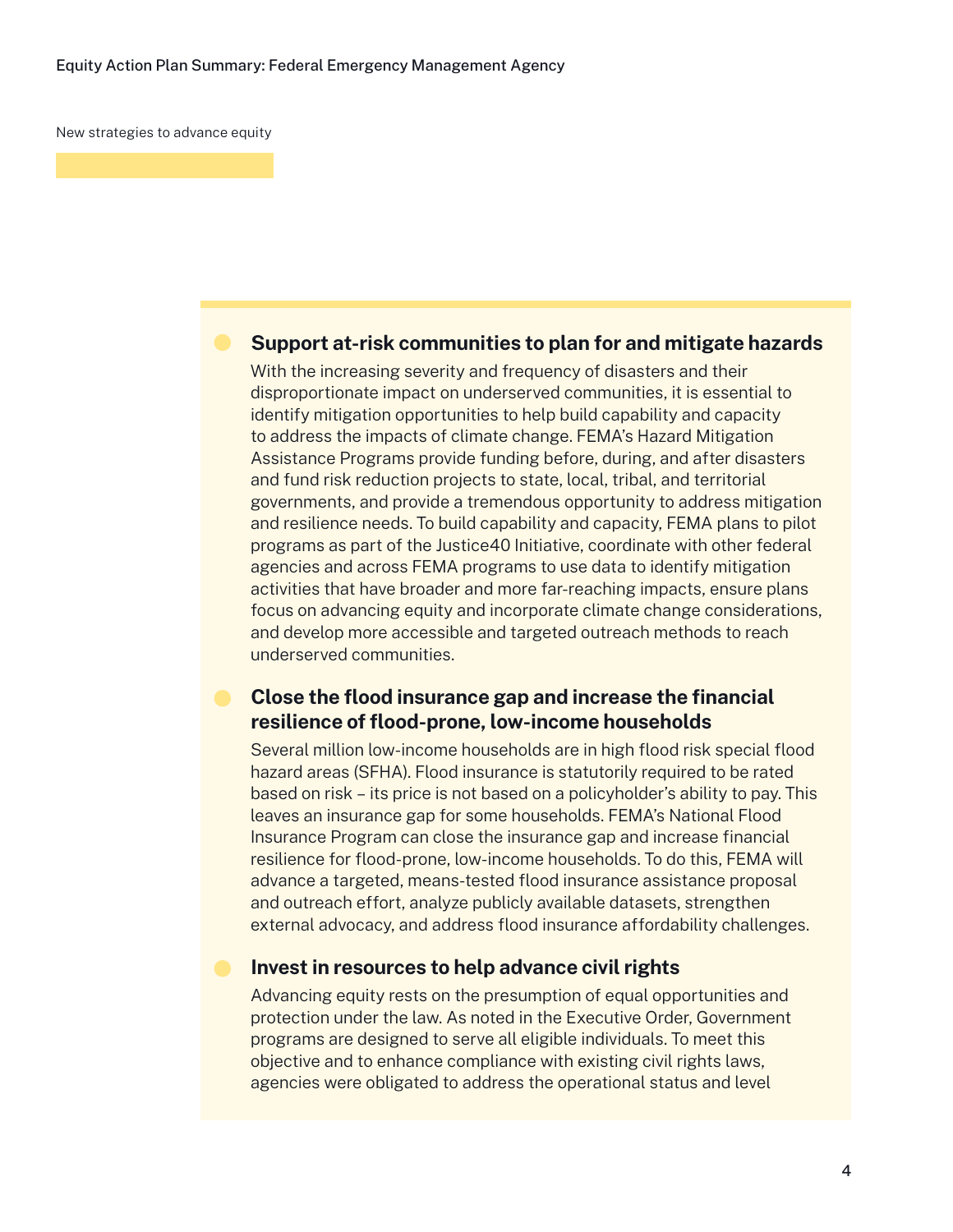of institutional resources available to offices or divisions within the agency that are responsible for advancing civil rights or whose mandates specifically include serving underrepresented or disadvantaged communities. To meet this mandate, FEMA is actively building a robust external civil rights program by recruiting and hiring experienced civil rights subject matter experts in the Office of Equal Rights (OER) and developing programs to enforce and ensure compliance with civil rights laws and authorities. The OER also provides technical assistance to FEMA program offices to help ensure that recipients of FEMA funding comply with civil rights and are working toward achieving equity among targeted populations.